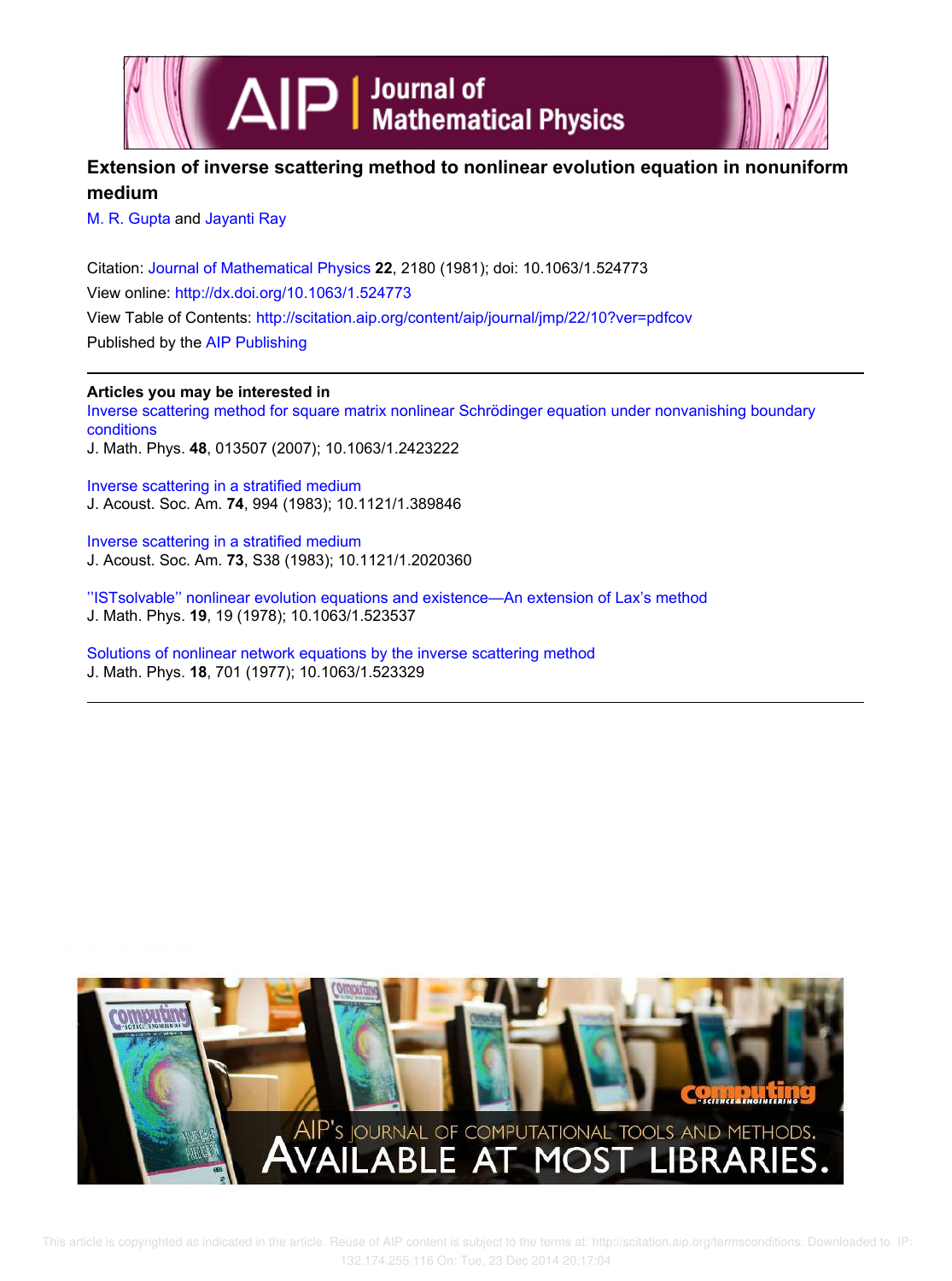# **Extension of inverse scattering method to nonlinear evolution equation in nonuniform medium**

M. R. Gupta

*Centre of Advanced Study in Applied Mathematics. Calcutta University, Calcutta-700009, India* 

Jayanti Ray

*Department of Applied Mathematics, Calcutta University, Calcutta-700009, India* 

(Received 12 October 1979; accepted for publication 16 April 1980)

By allowing the entire spectrum of certain linear eigenvalue problems to evolve with time a general type of nonlinear evolution equation in nonuniform medium which is exactly integrable by the inverse scattering method has been derived. The derivative nonlinear Schrödinger equation or the nonlinear Schrödinger equation with linear or parabolic density profiles are special cases of this generalized form.

PACS numbers: 03.40.Kf, 02.30.1r

#### **I. INTRODUCTION**

The method of inverse scattering has of late become a standard tool for solving initial value problems of nonlinear partial differential equations associated with the evolution of nonlinear waves. In this connection Ablowitz<sup>1</sup> et al. have shown that a general form of the nonlinear evolution equation whose exact solution can be determined by this technique from the inverse problem of the Zakharov-Shabat<sup>2</sup> type eigenvalue equation

$$
(\partial_x - M)v = \begin{pmatrix} \partial_x & -q \\ -r & \partial_x \end{pmatrix} v = -i\rho \begin{pmatrix} 1 & 0 \\ 0 & -1 \end{pmatrix} v = -i\rho \sigma_3 v \quad (1)
$$

is

$$
(\sigma_3 \partial_t + 2\Omega \,(L_A)) \binom{r}{q} = 0 \,, \tag{2}
$$

where

where  

$$
L_A = \frac{1}{2i} \begin{pmatrix} \frac{\partial}{\partial x} - 2r \int_{-\infty}^{x} dy q & 2r \int_{-\infty}^{x} dy r \\ -2q \int_{-\infty}^{x} dy q & -\frac{\partial}{\partial x} + 2q \int_{-\infty}^{x} dy r \end{pmatrix} (3)
$$

and  $\Omega(\rho)$  is an entire function of  $\rho$ . Recently Kaup and New $ell<sup>3</sup>$  have developed an elegant approach through application of which they have derived the general class of exactly integrable nonlinear evolution equations associated with Eq. (I). It is not imperative in their analysis that the eigenvalue remains time invariant. In fact they considered the case where the bound state eigenvalues are assumed to depend on time in a prescribed manner. However in such general situations the evolution equations are usually nonlocal and further cannot be given explicitly in terms of the potentials rand *q*  alone. The present analysis pertains to the case where the entire spectrum evolves with time in accordance with

$$
\frac{d\rho}{dt} = f(\rho;t) \,. \tag{4}
$$

 $f(\rho,t)$  is an entire function  $\rho$  with arbitrary functions of time t occurring as coefficients of the different powers of  $\rho$ . Equation (4) is solvable and  $\rho$  may therefore be expressed in terms of *t* and the initial  $\rho_0$ . It is shown that the nonlinear evolution equation which can be exactly solved in this case is

$$
[\sigma_3 \partial_t - 2if(L_A, t)x + 2\Omega(L_A)]\binom{r}{q} = 0.
$$
 (5)

In obtaining  $(5)$  we have followed the AKNS<sup>1</sup> method. Alternatively one could derive the time evolution equation of the scattering data in a manner as shown by  $Kaup<sup>4</sup>$  and, by employing the closure properties of the complete set of eigenfunctions of  $L<sub>A</sub>$  and its adjoint<sup>5</sup>, arrive at a more general form of evolution equation. The relationship between the two would be similar to that between the one determined by Kaup and Newell<sup>3</sup> and Eqs. (2) and (3). However our main purpose as exhibited by Eq. (5) is to show that the extension of the time dependence to the entire spectrum renders the initial value problem of nolinear wave propagation in certain types of nonuniform dispersive medium exactly integrable. The evolution equation though explicit in rand *q* may become nonlocal depending on the choice of  $f(\rho;t)$ . The nonlinear Schrödinger equation with linear<sup>6</sup> or parabolic density profiles<sup>7</sup> are special cases of the last equations. Further under restrictions similar to those on  $\Omega$  ( $\rho$ )<sup>1,3</sup> it is possible to extend  $f(\rho;t)$  to suitable class of rational functions.

With appropriate modification it is possible to obtain the general class of exactly integrable nonlinear evolution equation associated with the Newell-Kaup eigenvalue problem

$$
(\partial_x - \rho M)v = -i\rho^2 \sigma_3 v,
$$

the entire spectrum  $\rho$  being assumed to be time dependent. As shown by Newell and  $Kaup<sup>8</sup>$  the solution of the derivative nonlinear Schrödinger equation is related to the inverse scattering problem of this eigenvalue equation.

#### **II. EVOLUTION EQUATION CORRESPONDING TO ZAKHAROV-SHABATPROBLEM**

We assume that the time dependence of *v* is given by

$$
v_t = Nv = \begin{pmatrix} A & B \\ C & -A \end{pmatrix} v \,.
$$
 (6)

The eigenvalue  $\rho$  being dependent on time cross differentiation of (1) and (6) leads to

$$
M_t - N_x + [M - i\rho\sigma_3, N] - i\rho_t\sigma_3 = 0.
$$
 (7a)

In explicit form

2180 J. Math. Phys. 22 (10), October 1981 0022-2488/81/102180-04\$01.00 © 1981 American Institute of Physics 2180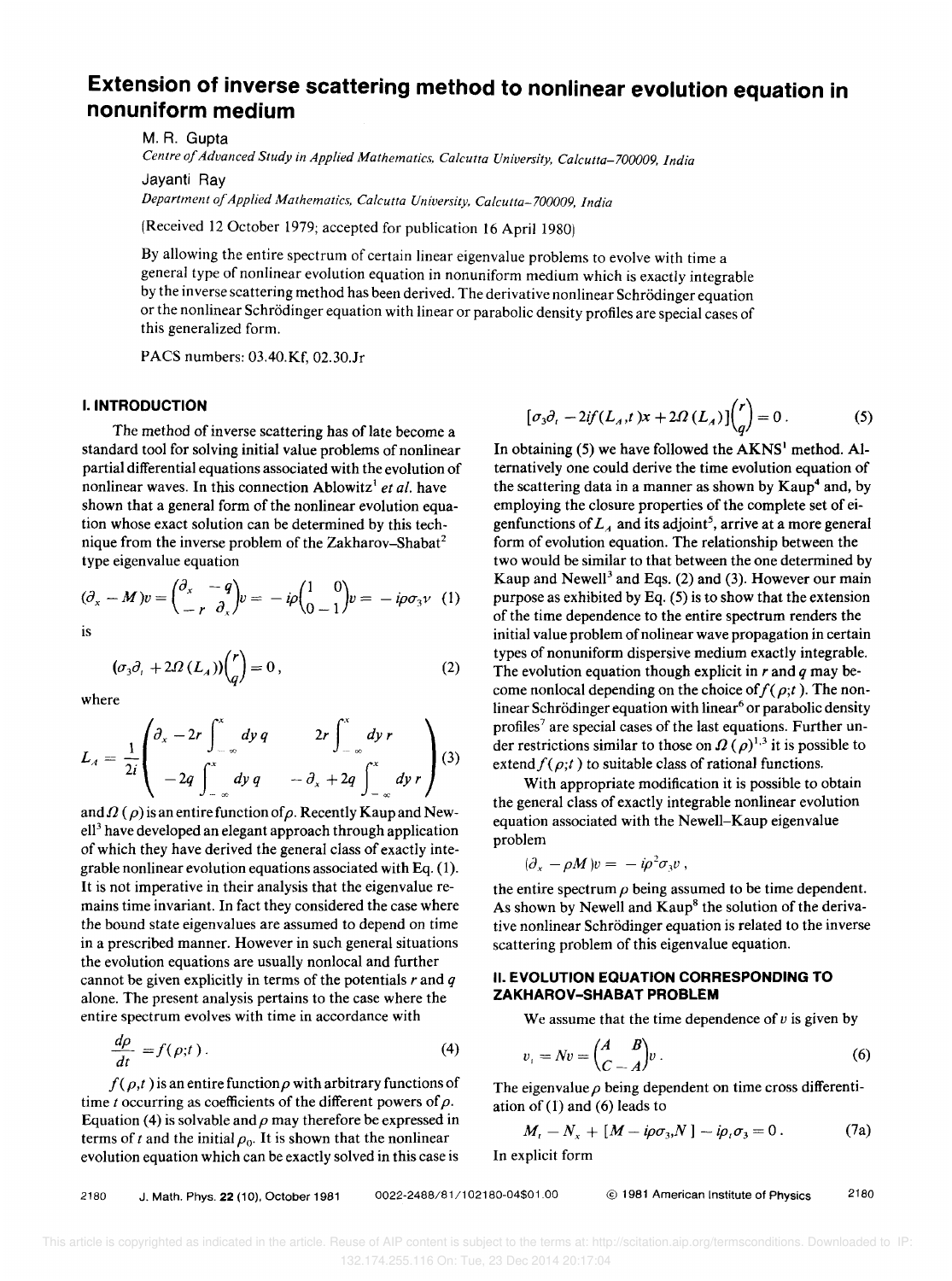$$
A_x = qC - rB - i\rho_t,
$$
  
\n
$$
B_x + 2i\rho B = q_t - 2Aq,
$$
  
\n
$$
C_x - 2i\rho C = r_t + 2Ar.
$$
 (7b)

The first equation of the set (7b) shows that for *q* and  $r\rightarrow 0$  as  $|x| \rightarrow \infty$  the asymptotic behavior of *A* is given by

$$
A(x,t;\varphi(t)) \longrightarrow A_0^{(-)} - i\rho_t x
$$
  
\n
$$
\longrightarrow A_0^{(+)} - i\rho_t x .
$$
\n(8)

We now proceed to a formal solution of (7) and the time evolution equation of the scattering data for the inverse problem of (1). A sufficient condition for the existence of the solutions subject to (7) could yield the general form for the nonlinear evolution equation for the potential *q* and r. This in essence is the procedure adopted by Ablowitz *et al.* <sup>I</sup>

Let  $\phi$ ,  $\overline{\phi}$  and  $\psi$ ,  $\overline{\psi}$  denote the pairs of linearly independent solutions of (1) with boundary conditions

$$
\phi \longrightarrow \begin{pmatrix} 1 \\ 0 \end{pmatrix} e^{-i\rho x}; \quad \bar{\phi} \longrightarrow \begin{pmatrix} 0 \\ -1 \end{pmatrix} e^{i\rho x},
$$
\n
$$
\psi \longrightarrow \begin{pmatrix} 0 \\ 1 \end{pmatrix} e^{i\rho x}; \quad \bar{\psi} \longrightarrow \begin{pmatrix} 1 \\ 0 \end{pmatrix} e^{-i\rho x}.
$$
\n(9)

The time development of the scattering data defined through

$$
\phi = a\overline{\psi} + b\psi; \quad \overline{\phi} = b\overline{\psi} - \overline{a}\psi; \quad a\overline{a} + b\overline{b} = 1 \tag{10}
$$

are given by

$$
a_{t} = (A_{0}^{(+)} - A_{0}^{(-)})a + B^{(*)}b;
$$
  
\n
$$
b_{t} = C^{(*)}a - (A_{0}^{(+)} + A_{0}^{(-)})b,
$$
  
\n
$$
\bar{a}_{t} = -(A_{0}^{(+)} - A_{0}^{(-)})\bar{a} - C^{(*)}\bar{b};
$$
  
\n
$$
\bar{b}_{t} = -B^{(*)}\bar{a} + (A_{0}^{(+)} + A_{0}^{(-)})\bar{b},
$$
  
\n
$$
B^{(+)} = \lim_{x \to \infty} Be^{2i\varphi x}; \quad C^{(+)} = \lim_{x \to \infty} Ce^{-2i\varphi x}.
$$
\n(11)

These follow easily on noting that the extra contributions proportional to  $\pm i\rho$ , *x* which arise from the time derivative of the asymptotic expressions for  $\phi$  and  $\bar{\phi}$  are exactly compensated by virtue of (8).

Writing  $\Phi = (\frac{\phi_1}{\phi_2}, \frac{\phi_1}{\phi_2})$  a formal solution for (7a) and (7b) is now expressed in the form

$$
\begin{split} (\boldsymbol{\Phi}^{-1}N\boldsymbol{\Phi})_{x=x} &- (\boldsymbol{\Phi}^{-1}N\boldsymbol{\Phi})_{x=x'} \\ &= -i\rho_i \left[ x\boldsymbol{\Phi}^{-1}\sigma_3\boldsymbol{\Phi} \right]_{x'}^{x'} + \int_{x'}^{x'} dx \, \boldsymbol{\Phi}^{-1}M_i \boldsymbol{\Phi} \\ &+ i\rho_i \int_{x'}^{x'} dx \, x\partial_x (\boldsymbol{\Phi}^{-1}\sigma_3\boldsymbol{\Phi}) \,. \end{split} \tag{12}
$$

 $As x' \rightarrow +\infty$  and  $x'' \rightarrow -\infty$  the integrated part on the righthand side of  $(12)$  exactly cancels the corresponding unbounded terms on the left-hand side arising from

 $A^{(\pm)} = \lim_{x \to \pm \infty} A(x,t;\rho)$ . The last integral in (12) which completely takes into account the effect of the time dependence of  $\rho$  may be written explicitly in the form  $(x' \rightarrow +\infty)$ ,  $x'' \rightarrow -\infty$ ),

$$
-2i\rho_i \int_{-\infty}^{+\infty} dx \, x \left( \frac{q\phi_2\bar{\phi}_2 + r\phi_1\bar{\phi}_1}{-q\phi_2^2 - r\phi_1^2} - \frac{q\bar{\phi}_2^2 + r\bar{\phi}_1^2}{-q\phi_2\bar{\phi}_2 - r\phi_1\bar{\phi}_1} \right). \tag{13}
$$

2181 J. Math. Phys., Vol. 22, No.1 0, October 1981

In deriving (13) we have used the eigenvalue equation (1) for  $\phi$  and  $\bar{\phi}$ ; it is also assumed that the behavior of *q* and *r* at  $|x| \rightarrow \infty$  are such as to guarantee the convergence of the integrals.

Substituting (13) into (12) with  $x' \rightarrow +\infty$  and  $x'' \rightarrow -\infty$  we arrive at the expressions for  $A_0^{(+)}$ ,  $B^{(+)}$ ,  $C^{(+)}$  in terms of  $A_0^{(-)}$  and the integrals of the form

$$
I(\phi, \bar{\phi}) = \int_{-\infty}^{+\infty} dx \left( -q_1 \phi_2 \bar{\phi}_2 + r_1 \phi_1 \bar{\phi}_1 \right),
$$
  
(14)  

$$
J(\phi, \bar{\phi}) = \int_{-\infty}^{+\infty} dx \, x \left( -q \phi_2 \bar{\phi}_2 + r \phi_1 \bar{\phi}_1 \right),
$$

and finally with the help of (10) and (11) obtain

$$
(\bar{b}\,|a)_i = \frac{K(\psi,\psi)}{a\bar{b}} \cdot (\bar{b}\,|a) \,, \tag{15}
$$

$$
(b|\bar{a})_i = \frac{K(\bar{\psi},\bar{\psi})}{\bar{a}b} \cdot (b|\bar{a}), \qquad (16)
$$

$$
K(\psi,\psi) = I(\psi,\psi) - 2i\rho_i J(\psi,\psi) \,. \tag{17}
$$

 $K(\psi,\psi)$  is the extension of  $I(\psi,\psi)$ <sup>1</sup> to the case  $\rho_t \neq 0$ . As in the analogous case of time independent  $\rho$  we take

$$
K(\psi,\psi) = 2\Omega(\rho)a\overline{b} = -2\Omega(\rho)\int_{-\infty}^{+\infty} dx (q\psi_2^2 + r\psi_1^2),
$$
  

$$
K(\overline{\psi},\overline{\psi}) = -2\Omega(\rho)\overline{a}b = 2\Omega(\rho)\int_{-\infty}^{+\infty} dx (q\overline{\psi}_2^2 + r\overline{\psi}_1^2),
$$
 (18)

where  $\Omega(\rho)$  is an arbitrary entire function of  $\rho$ . The time development of the scattering data are thus determined by the set of linearized equations  $(15)$  and  $(16)$ . We now assume that  $\rho_t = f(\rho, t)$  is also an entire function of  $\rho$ , the coefficients of the different powers of  $\rho$  being functions of  $t$ . Since  $\Psi = \begin{pmatrix} \psi_1^2 \\ \psi_2^2 \end{pmatrix}$  satisfies the equation  $L\Psi = \rho \Psi$  where the operator *L* is identical with that in the analogous case for  $\rho_t = 0$ , we have

$$
\Omega(\rho)\Psi = \Omega(L)\Psi; \quad f(\rho,t)\Psi = f(L,t)\Psi. \tag{19}
$$

A sufficient criterion for the validity of (17) then leads to the nonlinear evolution equation for the potentials *q* and *r.* 

$$
[\sigma_3 \partial_t - 2if(L_A, t)x + 2\Omega(L_A)]\binom{r}{q} = 0.
$$

The operator  $L<sub>A</sub>$  denotes the adjoint of L and is given by (3). Corresponding to the case where  $\Omega(\rho) f(\rho)$  are the ratios of two entire functions we have the following generalizations:

$$
\left[\Omega_2(L_A)f_2(L_A)\sigma_3\partial_t - 2i\Omega_2(L_A)f_1(L_A)x + 2\Omega_1(L_A)f_2(L_A)\right]
$$
  
 
$$
\times \left(\begin{array}{c} r \\ q \end{array}\right) = 0 , \qquad (20)
$$

where

$$
\Omega(\rho) = \Omega_1(\rho) | \Omega_2(\rho); \quad f(\rho) = f_1(\rho) | f_2(\rho) .
$$

If  $A_0^{(+)} = A_0^{(-)}$  and  $B^{(+)} = C^{(+)} = 0$ , Eqs. (11) have the solutions

$$
a(\rho(t),t)=a(\rho_0,0),
$$

M. R. Gupta and Jayanti Ray 2181

 This article is copyrighted as indicated in the article. Reuse of AIP content is subject to the terms at: http://scitation.aip.org/termsconditions. Downloaded to IP: 132.174.255.116 On: Tue, 23 Dec 2014 20:17:04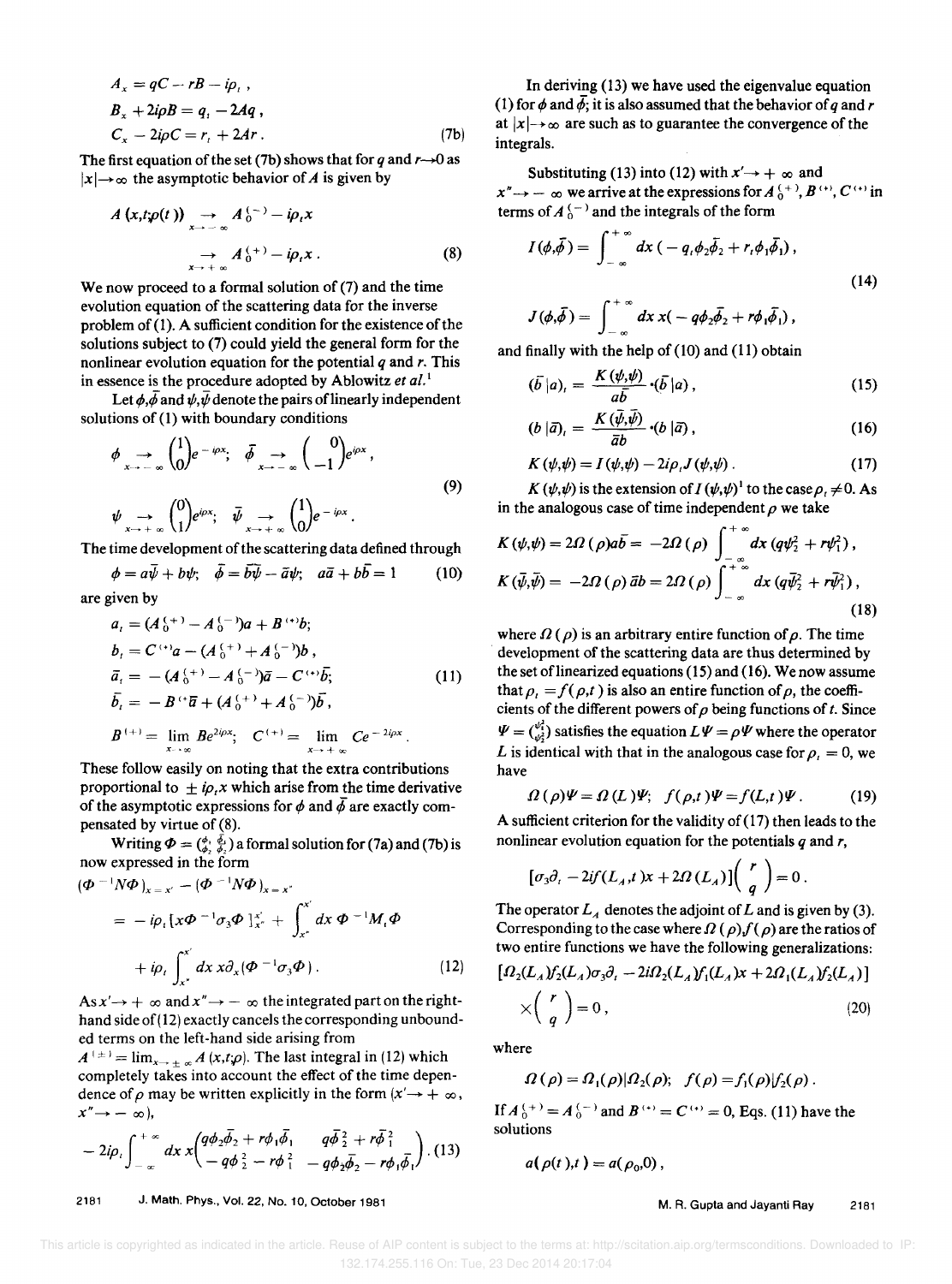$$
b(\rho(t),t) = b(\rho_0,0) \exp\left(-2 \int_0^t \Omega(\rho(t')) dt'\right),
$$
  
\n
$$
\rho_0 = \rho(t = 0).
$$
\n(21)

In the Marchenko equations determining *q* and *r* one has to make use of the above expressions for the time dependence of the scattering data. These last equations therefore enable us to obtain the solution of the nonlinear evolution equation (5) when the solutions of the corresponding homogeneous equations are known.

In particular with  $f(\rho) = \epsilon$  and  $\epsilon + \mu \rho^2$  and  $\Omega(\rho) = i\rho^2$ , Eq. (5) reduces to the nonlinear Schrödinger equation with linear and parabolic density profiles whose solutions have been obtained earlier.<sup>6,7</sup>

#### III. **EVOLUTION EQUATION CORRESPONDING TO NEWELL-KAUP EIGENVALUE PROBLEM**

If (6) determines the time evolution of the solution of the eigenvalue problem

$$
(\partial_x - \rho M)v = -i\rho^2 \sigma_3 v \,, \tag{22}
$$

the Lax condition leads to

 $\rho M_t + \rho_t M - N_x + [\rho M - i \rho^2 \sigma_3 N] - i(\rho^2) \sigma_3 = 0$ .(23)

The asymptotic behavior appropriate to this case is simply obtained by replacing  $\rho$  and  $\rho$ , by  $\rho^2$  and ( $\rho^2$ ), in Eqs. (8) and (9). With these modifications (22) yields in the usual

manner the formal solution for  $N$  in this case

$$
\begin{aligned} \left[\boldsymbol{\Phi}^{-1} N \boldsymbol{\Phi}\right]_{x}^{x'} &= \ -\ i(\rho^2)_i \left[x \boldsymbol{\Phi}^{-1} \sigma_3 \boldsymbol{\Phi}\right]_{x'}^{x'} \\ &+ \int_{x'}^{x'} dx' \left[\rho \boldsymbol{\Phi}^{-1} M_i \boldsymbol{\Phi} + \rho_i \boldsymbol{\Phi}^{-1} M \boldsymbol{\Phi} \\ &+ i(\rho^2)_i x \partial_x (\boldsymbol{\Phi}^{-1} \sigma_3 \boldsymbol{\Phi})\right]. \end{aligned} \tag{24}
$$

Here as well we find that the unbounded terms in (24) are compensated as  $x' \rightarrow +\infty$  and  $x'' \rightarrow -\infty$  leading to

$$
(a\overline{a} - b\overline{b})A_0^{(+)} + \overline{a}bB^{(+)} + a\overline{b}C^{(+)} = A_0^{(-)} + \widetilde{K}(\phi,\overline{\phi}),
$$
  
\n
$$
2abA_0^{(+)} + b^2B^{(+)} - a^2C^{(+)} = -\widetilde{K}(\phi,\phi),
$$
  
\n
$$
2\overline{a}\overline{b}A_0^{(+)} - \overline{a}^2B^{(+)} + \overline{b}^2C^{(+)} = \widetilde{K}(\overline{\phi},\overline{\phi}),
$$
\n(25)

where,

$$
\widetilde{K}(\phi,\overline{\phi}) = \rho I(\phi,\overline{\phi}) - 4i\rho^2 \rho_1 J(\phi,\overline{\phi}) + \rho_1 H(\phi,\overline{\phi}),
$$
  
\n
$$
H(\phi,\overline{\phi}) = \int_{-\infty}^{+\infty} (-q\phi_2 \overline{\phi}_2 + r\phi_1 \overline{\phi}_1) dx.
$$
 (26)

The time development equation for the scattering data reduce to

$$
(\overline{b}\,|a)_i = \widetilde{K}(\psi,\psi)|a^2; \quad (b\,|\overline{a})_i = \widetilde{K}(\psi,\psi)|\overline{a}^2. \tag{27}
$$

If  $q,r\rightarrow 0$  as  $x\rightarrow \infty$ , then it can be shown from (22) that  $\Psi = \binom{\psi_1^2}{\psi_2^2}$  satisfies

$$
\Lambda \Psi = \rho^2 \Psi \,, \tag{28}
$$

where

$$
A = \frac{1}{2} \begin{pmatrix} i\partial_x + qr + q \int_x^\infty dy \, r_y & -q^2 - q \int_x^\infty dy \, q_y \\ -r^2 - r \int_x^\infty dy \, r_y & -i\partial_x + qr + r \int_x^\infty dy \, q_y \end{pmatrix}
$$
 (29)

Equation (27) suggests the ansatz

$$
\widetilde{K}(\psi,\psi)=2\Omega\left(\rho^{2}\right)a\overline{b}=-2\rho\Omega\left(\rho^{2}\right)\int_{-\infty}^{+\infty}\left(q\psi_{2}^{2}+r\psi_{1}^{2}\right)dx\,,\tag{30}
$$

where  $\Omega(\rho^2)$  is an entire function of  $\rho^2$ . We next assume that the explicit time dependence of  $\rho$  is of the form

$$
(\ln \rho^2)_t = f(\rho^2) \,, \tag{31}
$$

where  $f(p^2)$  is also an entire function of  $p^2$ . Substituting for K from (26) into (30) we obtain after the usual transformation the nonlinear evolution equation for  $\binom{r}{q}$  as a sufficient criterion for the integrability of this scattering data equations:

$$
\sigma_3 \binom{r}{q}_t + \left[ \frac{1}{2} f(A_A) \sigma_3 - 2i A_A f(A_A) x + 2 \Omega(L_A) \right] \binom{r}{q} = 0 \,, \tag{32}
$$

where  $A_A$  is the adjoint operator

$$
A_A = \frac{1}{2} \left( \begin{array}{ccc} -i\partial_x + qr + r_x \int_{-\infty}^x dy q & -r^2 - r_x \int_{-\infty}^x dy r \\ -q^2 - q_x \int_{-\infty}^x dy q & i\partial_x + qr + q_x \int_{-\infty}^x dy r \end{array} \right).
$$
 (33)

With  $\Omega(\rho^2) = -2i\rho^4$  and  $f(\rho^2) = \alpha$ , equation (32) reduces to

$$
\begin{pmatrix} r \ -q \end{pmatrix}_{t} + \frac{1}{2}\alpha \begin{pmatrix} r \ -q \end{pmatrix} + \alpha \begin{pmatrix} (-xr)_x \ (xq)_x \end{pmatrix} + \begin{pmatrix} ir_{xx} - (r^2q)_x \ iq_{xx} + (q^2r)_x \end{pmatrix} = 0,
$$
\n(34)

which describes approximately propagation of circularly polarized waves in a magnetoplasma in the presence of inhomogeneities. Clearly its exact solution can be obtained by the inverse scattering method.

2182 J. Math. Phys., Vol. 22, No. 10, October 1981